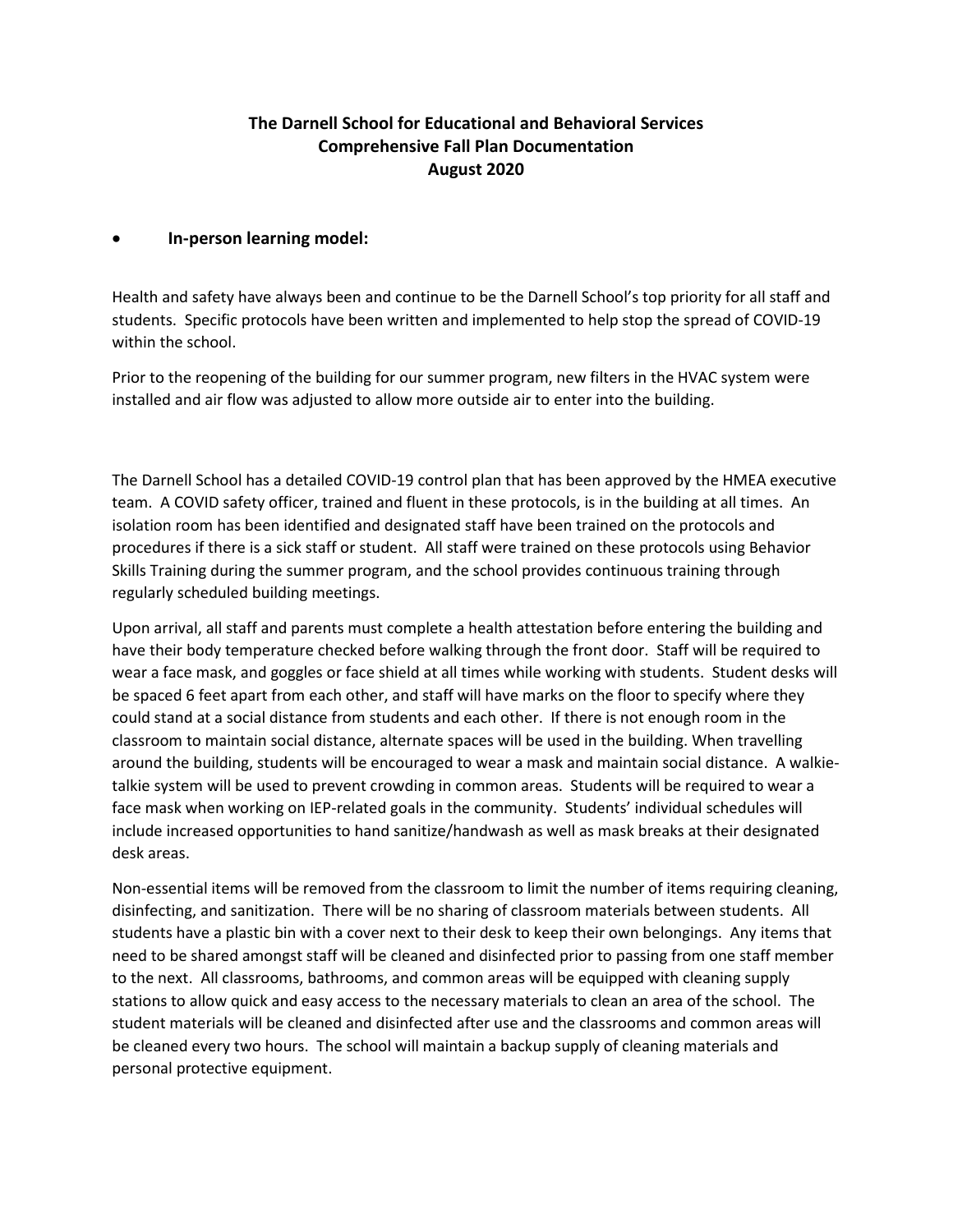For those students who require closer contact, staff will wear full PPE, including a gown, mask, goggles/face shield and gloves. Staff and students will continue to maintain as much social distance as possible and utilize prompting methods that allow for physical distancing. Staff are staying within their cohort to limit the number of people they come into contact with. Arrows have been set up within the school building to direct one-way traffic and cleaning protocols and checklists have been put in place to ensure proper cleaning and disinfecting.

Although the Darnell School is not responsible for the transportation of students to and from school, the school will request safety protocols from all transportation companies.

For our in-person learning model, students will participate in educational services from 9:00am to 3:00pm 5 days per week. Students will remain in their designated 1:1 or 1:2 staffing ratio with staff only from their classroom. Outside therapists will continue to consult with teachers and classroom staff through a remote model, as outlined in the students' IEPs. IEP objectives will be implemented with some modifications due to COVID-19 and for social distancing. Data will be collected using an online data collection system and progress reports will continue to be written quarterly. All parents will be contacted on a daily basis at minimum by their child's head classroom teacher via email.

Access to community sites will be addressed on a case-by-case basis, dependent on student needs and visual assessment of adherence to COVID-19 safety measures at the specific site. School vans will be accessible for van rides for students. Van cleaning protocols have been implemented. Each van is equipped with necessary cleaning supplies and a cleaning checklist. Plexiglass shields have been installed, creating a barrier between the riders and driver. Seating arrangements in the van will support social distancing to the maximum extent possible. Students will not be allowed to ride in staff cars at this time.

All families had the option of remaining remote during in-person learning. Those that choose to remain remote will be granted the same number of hours of learning each day via synchronous instruction from the Head Classroom teacher, case manager, and 1:1 staff. The remote student will be included in the daily classroom schedule and have a designated staff each hour to work on IEP objectives remotely. This model will also be available for any student that needs to isolate or quarantine due to COVID-19 or any other illness.

Several families have requested an in-home services model. The Darnell School will work with the families to determine how best to support the student using this type of instruction.

## • **Hybrid learning model:**

In our hybrid model, students and staff will be divided into two separate groups, Group A and Group B. Group A students will receive in-person instruction on Tuesdays and Wednesdays. Group B will receive in-person instruction on Thursdays and Fridays. The opposite group will receive remote learning on those days. On Mondays, all students will receive remote instruction. We have 4 classrooms in the building; Classrooms 1 and 2 would be in group A, while Classrooms 3 and 4 would be in group B. There will be a strong emphasis on IEP objectives that cannot be targeted remotely on days that students attend in-person learning. Students will receive synchronous lessons with their licensed head teacher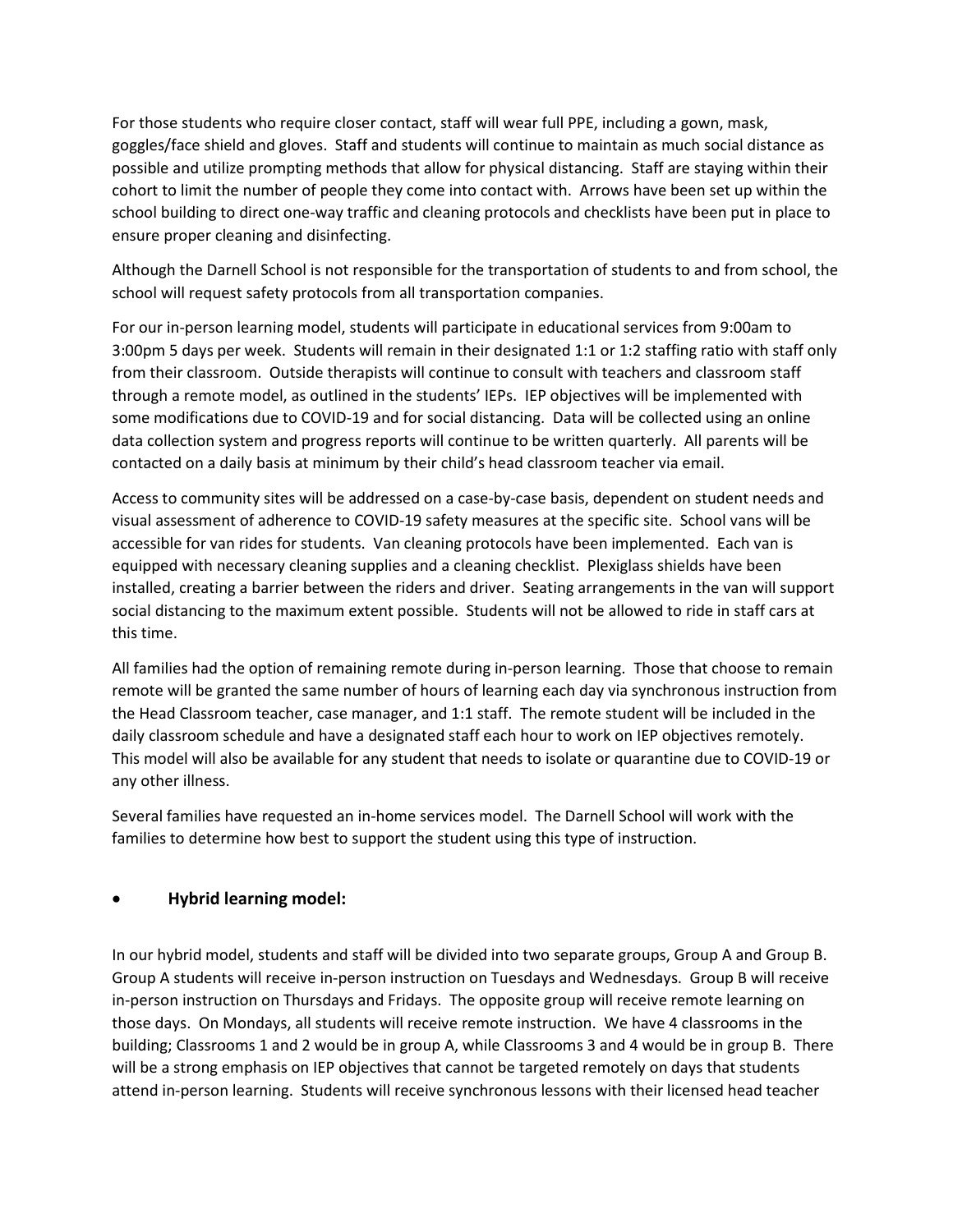and 1:1 staff while remote. The Job Developer and SLP-A will rotate through the classrooms to deliver specialized instruction in their target areas. Attendance will be collected via our online data collection system and reported to sending school districts on a monthly basis. All IEP goals and objectives will be targeted as much as possible through a distance learning model.

All in-school safety protocols will continue to be adhered to during in-person learning time.

The most critical components of hybrid learning would be ensuring that all staff and students have adequate access to technology, and that all students have necessary learning materials that can be duplicated to ensure continuity of learning across two settings. The Darnell School is currently seeking out grant money in order to ensure all staff and students are fully equipped to participate in remote learning.

We recognize that families may require additional assistance during remote learning days to secure food resources. The Darnell School will work with sending school districts and local agencies to ensure that the needs of the students are being met.

In-home services will be available for all families who choose to have part of their in-person instruction delivered in the home setting.

## • **Remote learning model:**

The Darnell School is a Chapter 766 approved private school for students with complex developmental disabilities. Therefore, all students are prioritized as high-need and will be offered in-person learning to the greatest extent possible. For our remote learning model, we will provide students with access to a full six-hour school day remotely. Each student will be scheduled to work with their case manager and 1:1 staff from 9:00am to 2:00pm, rotating between staff on an hourly basis to ensure generalization. The licensed Head Teacher will be responsible for developing and training all staff on lesson plans that will be implemented remotely. The head teacher and behavior specialist will rotate through 1:1 and paired sessions, ensuring that all students have synchronous access to their licensed teacher daily. At 2:00pm daily, all students will convene remotely with all students in their classrooms to work on social skills and have the ability to engage with their peers. Head teachers will be available by email or video chat for any parent wishing to communicate with their child's teacher. Data will be collected using our online data collection system. The Darnell School Parent Advisory Council will meet on a regular basis and provide a forum for parents to voice questions and concerns about their child and the learning model. The Occupational Therapist, Physical Therapist, and Speech and Language Pathologist will continue to provide consultation to teachers and staff remotely.

Remote learning plans will be sent to each sending school district initially and will be updated as needed. The plan will include objectives that can be implemented remotely, the sessions offered and their duration, and materials that a student needs during the session. It will also outline how the classroom is collaborating across roles in the classroom and with the consultants. Staff meetings and staff trainings will occur remotely, and emails will also be utilized when updating staff about the school. When sending out the remote learning plan, the student contact log will be sent as well.